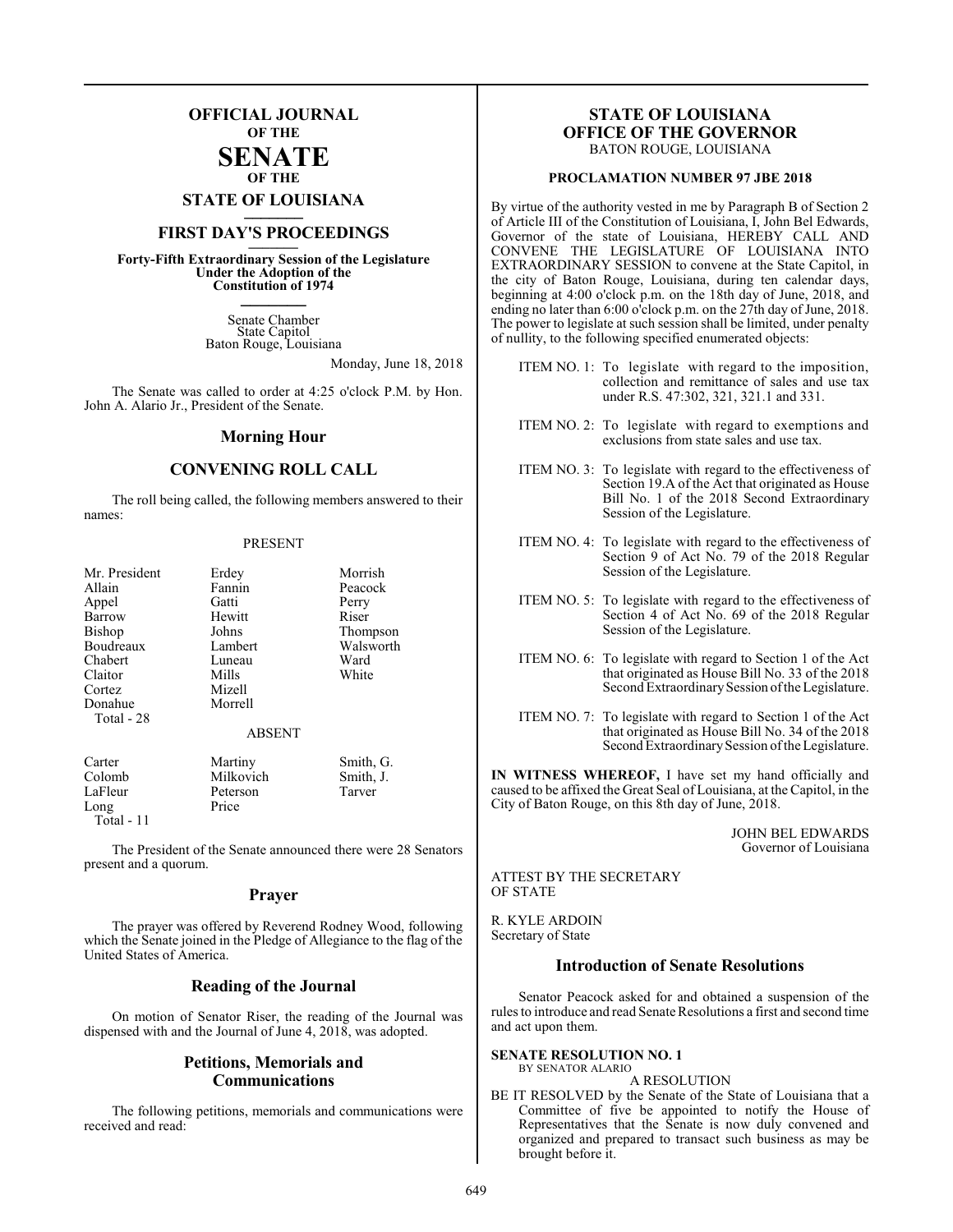# June 18, 2018

On motion of Senator Peacock, the resolution was read by title and adopted.

In compliance with the resolution the President of the Senate appointed the following Committee:

> Senators White, Johns, Morrish, Cortez and Bishop.

#### **SENATE RESOLUTION NO. 2** BY SENATOR ALARIO

A RESOLUTION

BE IT RESOLVED by the Senate of the State of Louisiana that a Committee of six be appointed to act with such a Committee as the House of Representatives may appoint to notify the Governor that the Legislature is now duly convened and organized and prepared to receive such communication as he may desire to lay before it.

On motion of Senator Peacock, the resolution was read by title and adopted.

In compliance with the resolution the President of the Senate appointed the following Committee:

> Senators Mizell, Donahue, Hewitt, Chabert and Morrell.

#### **Reports of Committees**

The Committee appointed to notify the Governor that the Senate had convened and was prepared to transact business reported it had performed that duty. The President of the Senate thanked the Committee and discharged it.

The Committee appointed to notify the House of Representatives that the Senate had convened and was prepared to transact business reported it had performed that duty. The President of the Senate thanked the Committee and discharged it.

#### **Committee from the House of Representatives**

A Committee from the House of Representatives appeared before the Bar of the Senate and informed the Senate that the House ofRepresentatives was organized and ready to proceed with business.

#### **Introduction of Senate Concurrent Resolutions**

Senator Peacock asked for and obtained a suspension of the rules to read Senate Concurrent Resolutions a first and second time.

#### **SENATE CONCURRENT RESOLUTION NO. 1—** BY SENATOR ALARIO

A CONCURRENT RESOLUTION To invite the Honorable John Bel Edwards, Governor of Louisiana, to address a joint session of the legislature.

The concurrent resolution was read by title. Senator Peacock moved to adopt the Senate Concurrent Resolution.

# **Page 2 SENATE 1st DAY'S PROCEEDINGS**

#### **ROLL CALL**

The roll was called with the following result:

#### YEAS

Fannin Peaco<br>Gatti Perry

Mr. President Erdey Morrish<br>Allain Fannin Peacock Appel Barrow Hewitt Peterson<br>Bishop Johns Riser Bishop Johns Riser<br>Boudreaux Lambert Thompson Boudreaux Lambert<br>Chabert Luneau Chabert Luneau Walsworth Cortez Mizell<br>Donahue Morrell Donahue Total - 29 Total - 0

Mills Ward<br>
Mizell White

**NAYS** 

#### ABSENT

Carter Martiny Smith, J.<br>Colomb Milkovich Tarver Milkovich<br>Price LaFleur Long Smith, G. Total - 10

The Chair declared the Senate adopted the Senate Concurrent Resolution and ordered it sent to the House.

#### **Rules Suspended**

#### **Introduction of Senate Resolutions**

**SENATE RESOLUTION NO. 3—** BY SENATOR PERRY

A RESOLUTION

To express the sincere condolences of the Senate of the Legislature of Louisiana upon the death of Pervis "Pee Wee" Meaux, World War II veteran and Vermilion Parish police juror, and to remember his many contributions made on behalf of his community, state, and country.

The resolution was read by title and placed on the Calendar for a second reading.

#### **SENATE RESOLUTION NO. 4—**

BY SENATOR BOUDREAUX A RESOLUTION

To express the sincere condolences of the Senate of the Legislature of Louisiana upon the death of Joseph John Lewis III.

The resolution was read by title and placed on the Calendar for a second reading.

**SENATE RESOLUTION NO. 5—** BY SENATOR BISHOP

A RESOLUTION

To commend Dillard University and its Pre-law Program on being awarded the 2018 ABA Section on Litigation's Diversity Leadership Award.

The resolution was read by title and placed on the Calendar for a second reading.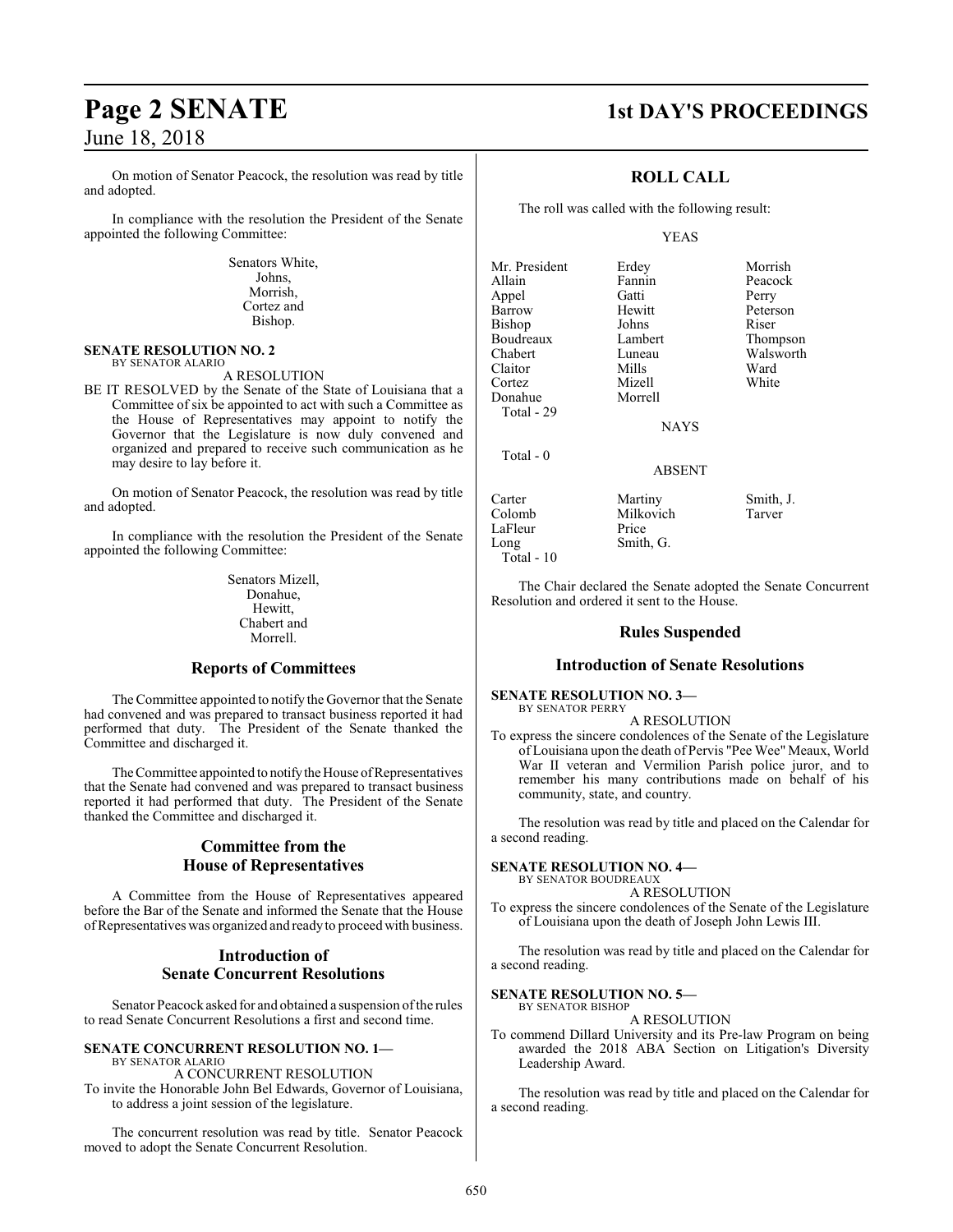# **1st DAY'S PROCEEDINGS Page 3 SENATE**

#### **Introduction of Senate Concurrent Resolutions**

#### **SENATE CONCURRENT RESOLUTION NO. 2—** BY SENATOR CLAITOR

A CONCURRENT RESOLUTION To express the sincere condolences of the Legislature of Louisiana upon the death of Stanford O. Bardwell Jr., former United States Attorney for the Middle District of Louisiana, well-respected Baton Rouge attorney, loving family man, and active community and faith leader.

The resolution was read by title and placed on the Calendar for a second reading.

#### **Motion**

Senator Thompson moved that the Senate proceed to the House of Representatives to meet in Joint Session.

#### **Joint Session of the Legislature**

The joint session of the legislature was called to order at 5:00 P.M. by the Honorable John A. Alario Jr., President of the Senate.

On motion of Senator Thompson, the calling of the roll on the part of the Senate was dispensed with.

On motion of Representative Leger, the calling of the roll on the part of the House was dispensed with.

The President of the Senate appointed the following special committee to escort the Honorable John Bel Edwards, Governor of the State of Louisiana, to the joint session.

On the part of the Senate: Senators Thompson, Barrow, Allain, Gatti, and Luneau.

On the part of the House: Representatives Franklin, Howard, Nancy Landry, Pope, and Richard.

#### **Prayer**

Prayer was offered by Reverend Rodney Wood.

#### **Pledge of Allegiance**

John A. Alario, Jr., President of the Senate, led the joint session in reciting the Pledge of Allegiance to the Flag of the United States of America.

Cory Stewart sang *The National Anthem*.

The President of the Senate introduced the Honorable John Bel Edwards, who addressed the joint session of the legislature.

On motion of Senator Thompson, the Senate retired to its own chamber.

#### **After Joint Session**

#### **ROLL CALL**

The Senate was called to order by the President of the Senate with the following Senators present:

# June 18, 2018

#### PRESENT

Mr. President Donahue Morrish<br>Allain Erdev Peacock Erdey<br>Gatti Appel Gatti Peterson<br>Barrow Hewitt Riser Barrow Hewit<br>Bishop Johns Boudreaux Luneau Walsworth<br>
Chabert Milkovich Ward Milkovich Ward<br>
Mizell White Claitor<br>Cortez Morrell Total - 26 ABSENT Carter Long Smith, G. Colomb Martiny Smith, J.<br>Fannin Mills Tarver Fannin Mills Tarver LaFleur Perry Lambert Price Total - 13

Thompson

The President of the Senate announced there were 26 Senators present and a quorum.

#### **Senate Business Resumed After Joint Session**

#### **Rules Suspended**

#### **Introduction of Senate Resolutions**

**SENATE RESOLUTION NO. 6—** BY SENATOR MILKOVICH

A RESOLUTION

To commend Dr. Fred Lowery, retired pastor of First Baptist Church in Bossier City, Louisiana, and his wife, Leigh, upon the example the two have lived in accordance with the principles of a covenant marriage, through their faith and their love for each other and their God, and on his more than fifty years of preaching God's word.

The resolution was read by title and placed on the Calendar for a second reading.

#### **SENATE RESOLUTION NO. 7—**

BY SENATOR MILKOVICH A RESOLUTION

To express the sincere condolences of the Senate of the Legislature of Louisiana upon the death of Korean War veteran and longtime farmer in Acadia Parish, Lawrence Charles "Mookie" Bollich.

The resolution was read by title and placed on the Calendar for a second reading.

#### **SENATE RESOLUTION NO. 8—**

BY SENATOR MILKOVICH A RESOLUTION

To express the sincere condolences of the Senate of the Legislature of Louisiana upon the death of Jessie Valcarcel "Abu" Richey, wife of former State Senator Dan Richey.

The resolution was read by title and placed on the Calendar for a second reading.